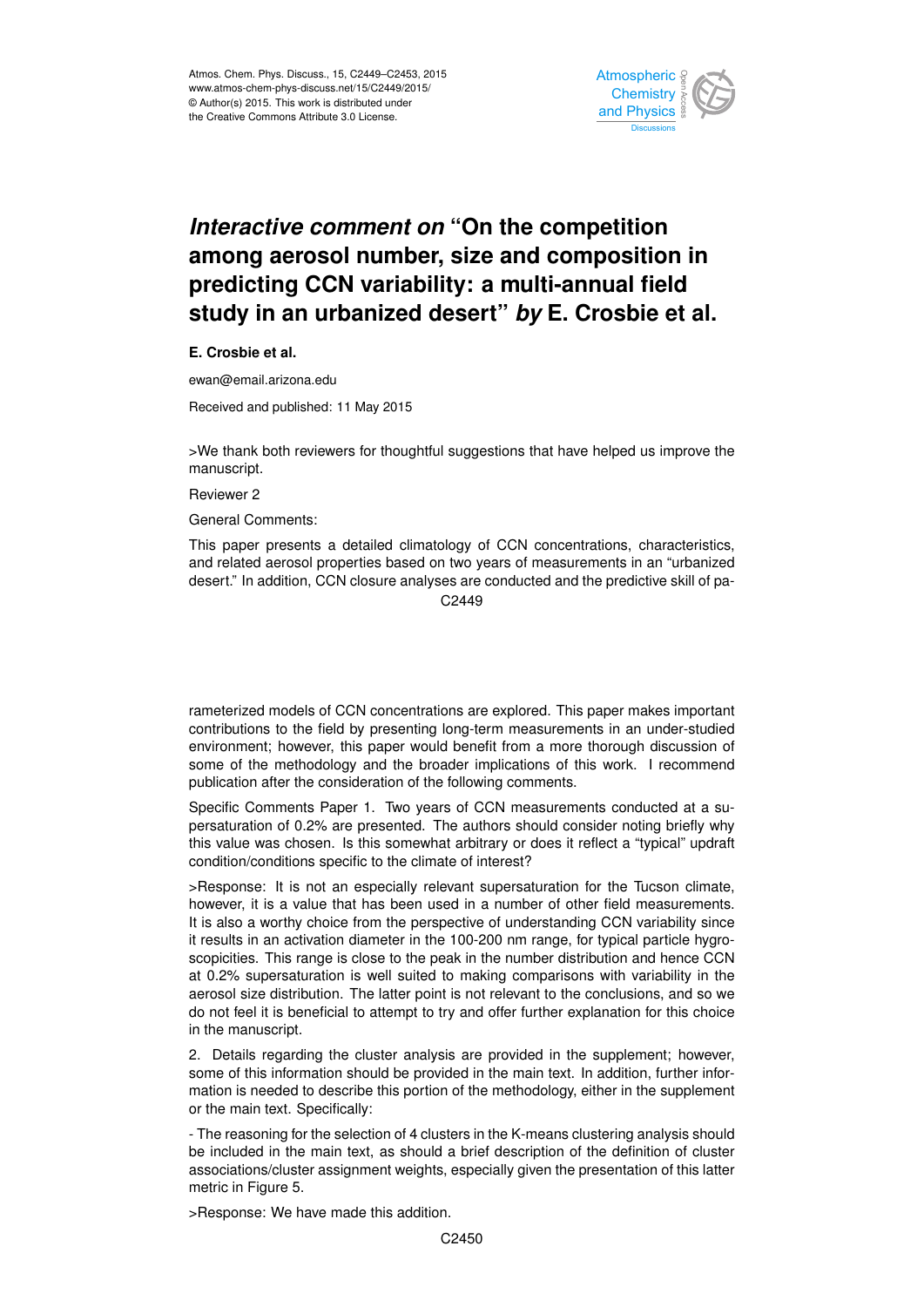- Because the "fuzzying" of the cluster associations is outside of the more traditional application of K-means clustering, in which distributions are assigned to a single cluster, a justification of this choice should be provided. Would changing the number of clusters be another method by which the authors could achieve their goal of considering the transitions between/combination of physical process/regimes?

>Response: Part of this has been covered in the additional text added in response to the comment above. K-means is most successful in isolating patterns when there are distinct low-density regions separating high-density regions that are in a small neighborhood surrounding the centroid. In this case the data are far more continuous and thus the transition "region" between two clusters can have a significant effect on the cluster centroid and respective mean properties, since there are a large number of observations in this category. The implication of this is two-fold: 1) it is difficult to objectively determine the optimal number of clusters; and 2) the decision on how the cluster boundary is defined has an important effect on the cluster. Fuzzying helps to relieve the sensitivity to the latter, which could also be achieved by increasing the number of clusters, but this carries the penalty of more degrees of freedom i.e. 100% membership of C could be adequately approximated by 60% A + 40% B.

While the objective was to retain the smallest number of clusters, was there evidence that other potentially important physical processes/aerosol regimes contributed to variability in particle size distribution properties when more clusters were considered?

>Response: The answer to the question is "no". Retaining the 4 clusters revealed the important result of the split seen in the summer between the "nucleation" cluster and "coagulation/condensation" cluster. Adding more clusters did not yield additional nonlinear behavior (at least for moderate increases in the number of clusters) such that intermediate states could be well represented by combinations of the current clusters, which is permitted by the fuzzy boundaries.

3. Under some circumstances, cluster-derived parameters led to improvements in

C2451

model performance. How do the authors envision the application of the presented clustering methodology in future field studies in other geographic regions and climates? I am particularly interested to know if there is evidence for the potential of a more generalized approach that could be applied to a large number of sites. In other words, some of the clusters presented here are likely to be specific to the region of interest or other very similar climates/sites. In their clustering analysis, did the authors see evidence for the potential for defining the clusters such that they more broadly represent the processes influencing size distributions at a wide number of sites?

>Response: We acknowledge that there could be many ways to implement this type of clustering to a more generalized problem. The method relies on using training data to first establish the cluster shapes – but following that, any data could be classified. If there is the potential for a regime not included in the training data to be important then some minimum threshold should be established to define an "undefined" cluster association such that it could be flagged that a particular site is not well reflected in the clusters. The critical aspect of establishing generalized clusters would be to capture variability that is sufficiently "extreme" to describe the salient modes in the size distribution, while sufficiently frequent to garner enough member associations for quality statistics. We do not claim to be able to optimally determine this, however, it is an interesting problem.

4. Along similar lines, with the aim of improving the representation of cloud properties and processes in large-scale models, in what ways does this work inform future similar campaigns in which long-term measurements of CCN and aerosol properties are measured? What measurements are crucial to this effort?

>Response: The community could benefit from studies of this type (arid and non-arid) regarding the feasibility of simplistic closure assumptions to identify how consistent this is. We would suggest that, at minimum, continuous CCN and aerosol size distribution data are needed to perform sensitivity studies that assess the respective role of number, size and hygroscopicity on CCN variability. We feel no additional text is required in